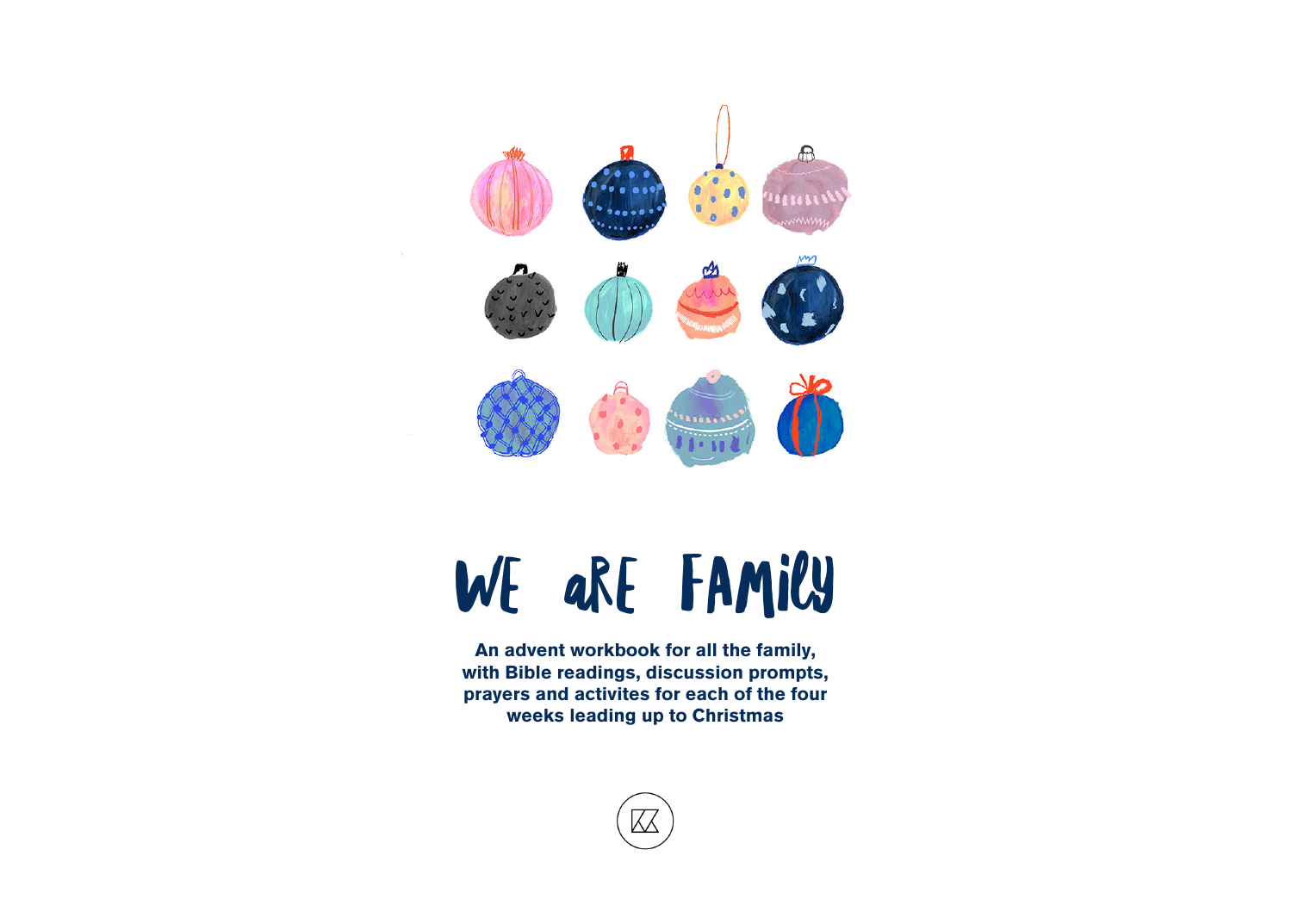### HOpES aND DREAMS **WEEK ONE**

#### **INTRODUCTION**

#### **Explain:**

Advent is about waiting, longing for the day we can celebrate Jesus' birth: Christmas! A day is coming that will bring hope and joy to everyone.

#### **BIBLE READING**

One of the adults or an older child could read the passage out loud to the family: **Luke 1 v 26 to 45 & 2 v 1-7**

If you have the 'Jesus Storybook Bible' the story from pages 176 to 183 is a great version of the same passage and might be simpler for younger ones to understand.

#### **DISCUSSION TIME**

Recap the story in your own words, or ask an older child to summarise what you just read. Talk about the different people in the story who have been waiting for things to happen:

- Mary was waiting 9 months for her baby to be born
- God's people had been waiting for hundreds of years for God's rescuer, the Messiah.

#### **QUESTIONS**

Here are a few questions to prompt your family discussion time:

- How do you think Mary felt?
- What about God's people (skip ahead and read Luke 2:25-35 if you like)
- What's one thing you're looking forward to?
- What are your dreams for this Christmas?
- What are your dreams for the next year?
- What are your dreams for your family?

#### **GOD'S PROMISE**

**Explain:** From the very moment that Adam and Eve left the garden of Eden, God promised to find a way to rescue his loved ones and bring them back to him. God's hopes and dreams for his son were that Jesus would rescue God's people and bring them back into a loving relationship with their heavenly father.

#### **FAMILY PRAYER**

Have someone pray this prayer:

Father God, thank you that you sent your Son Jesus to be born as a baby. Thank you that because of Jesus, we don't have to wait for you to be near us but you are with us all the time. Thank you for the gift of hope through Jesus this Christmas.

#### **Parents - What are your dreams for your children?**

Focus on character traits, values, behaviour (rather than careers or successes) Take a few minutes to write down your dreams and hopes for your children in the space below and make a commitment to pray these dreams (you might already be doing this).

#### **ACTION**

- **• Over the course of this week, take time to speak to your children about your hopes and dreams for them.**
- **• Commit to praying these things regularly for them.**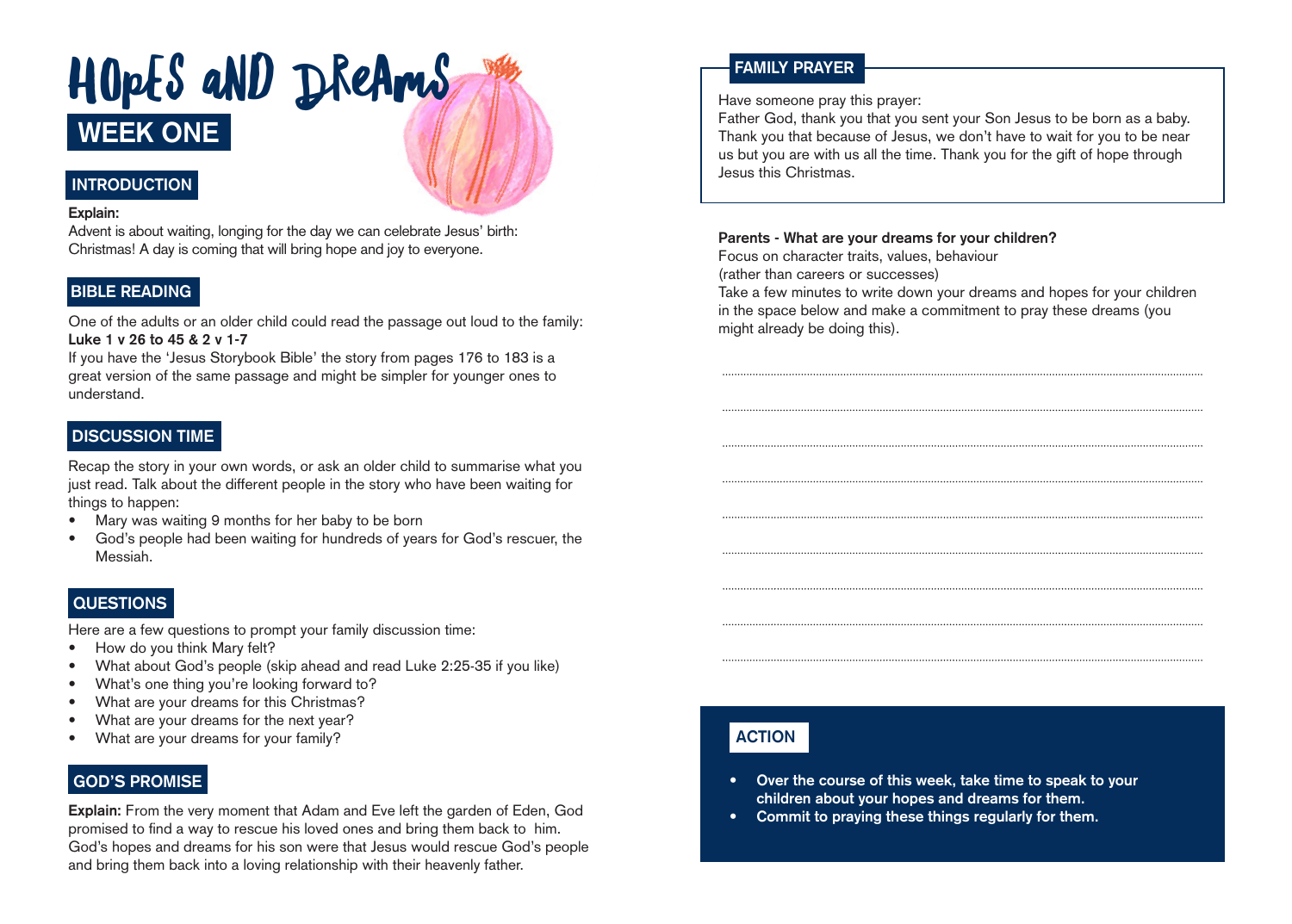



#### **BIBLE READING**

Have someone read the passage out loud to the family: **Luke 2:8-21**

If you have a copy of 'The Jesus Storybook Bible' you can find a version of this passage on pages 184 - 190.

#### **DISCUSSION TIME**

Recap the story in your own words, or ask an older child to summarise the passage. Talk about the ways people experienced Joy in the story:

- The angels brought 'news of great joy'
- The Shepherds returned, glorifying and praising God (v20)

#### **QUESTIONS**

Here are a few questions to prompt your family discussion time:

- What was the 'news of great joy' in the story
- Can you remember a time when you had some really good news?
- What brings you joy?
- What happens when that joyful moment finishes? How do we feel?

#### **GOD'S PROMISE**

**Explain:** Jesus is a gift from God who is always with us. No matter what happens, the joy we have in Jesus, always stays.

#### **FAMILY PRAYER**

Father God, thank you that you sent your Son Jesus into the world. Help us to share this joyful news with others this Christmas. Help us to go through each day this week, thinking about how we can bring joy to other people.

#### **ACTION**

**Using the space below, write the name of at least one person who does things for you on a daily basis - eg. bin men, postal workers, school crossing patrol, local shop keeper, teacher etc. Write down ideas as a family, for ways you can bring them joy this week.**

| <b>IDEAS TO BRING THEM JOY</b> |
|--------------------------------|
|                                |
|                                |
|                                |
|                                |
|                                |

#### **CRAFT**

Use blank cards and stickers to make cards for people and help to share the Joy of Christmas. Include something about why you're thankful for them.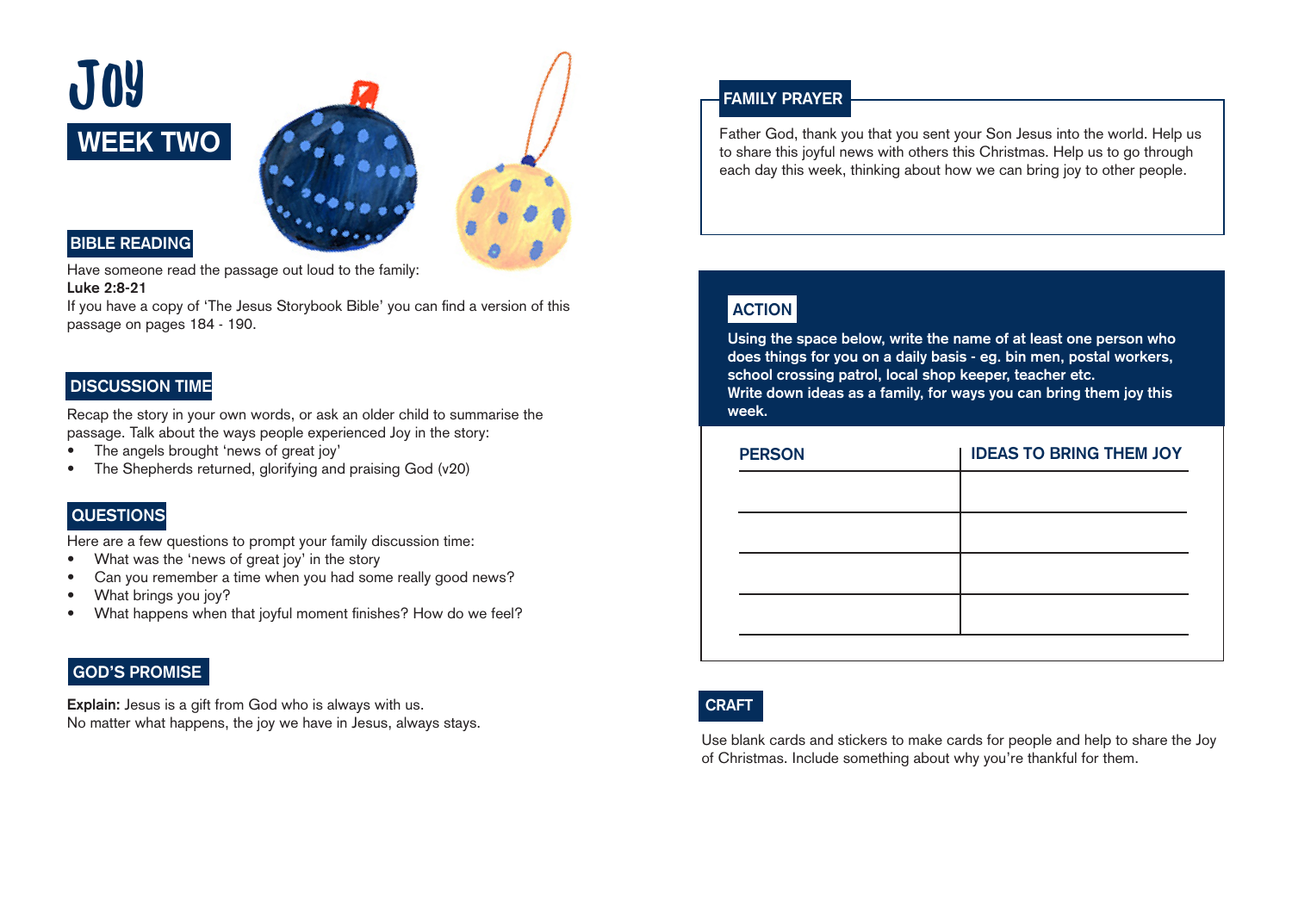

#### **BIBLE READING**

Have someone read the following passage out loud:

**Matthew 2: 1-12**

Pages 192 - 198 or the 'Jesus Storybook Bible' tell a lovely version of the same passage.

#### **DISCUSSION TIME**

Recap the story in your own words, or ask an older child to summarise the passage.

Talk about the journey that the wise men took to find Jesus

**Explain:** The wise men had been waiting and waiting for a special baby, so it was really important for them to visit Jesus and to bring him gifts.

Christmas is a time when we enjoy receiving presents but it's also really important to enjoy giving them too.

In Acts 20: 35 Luke reminds us that: 'It is more blessed to give than to receive' Chat about what this means for your family.

#### **QUESTIONS**

Here are a few questions to prompt your family discussion time:

- Can you remember a time you gave something to someone?
- To a friend?
- What about a stranger?
- How did it feel?

#### **GOD'S PROMISE**

**Explain:** Jeus didn't come to be a bossy ruler, he came to be a servant. He came to help others (like us) and we can show other people God's love by serving them and giving to them too.

#### **FAMILY PRAYER**

Father God, thank you that you sent your Son Jesus into the world. Thank you that he came, not as a King to give orders, but as someone who would show us how to love and serve other people. We love receiving gifts but help us to practice giving to others this Christmas - without expecting anything in return.

#### **ACTION**

**As a family, use the space below to draw up a plan of things you could give away this week.** 

**eg. Unwanted towels and bedding to animal rescue centres, toys and clothes to charity, food and essential items to local food banks etc. Or give away some of your time - ring a relative for a chat, tidy up without being asked, help someone in need.**